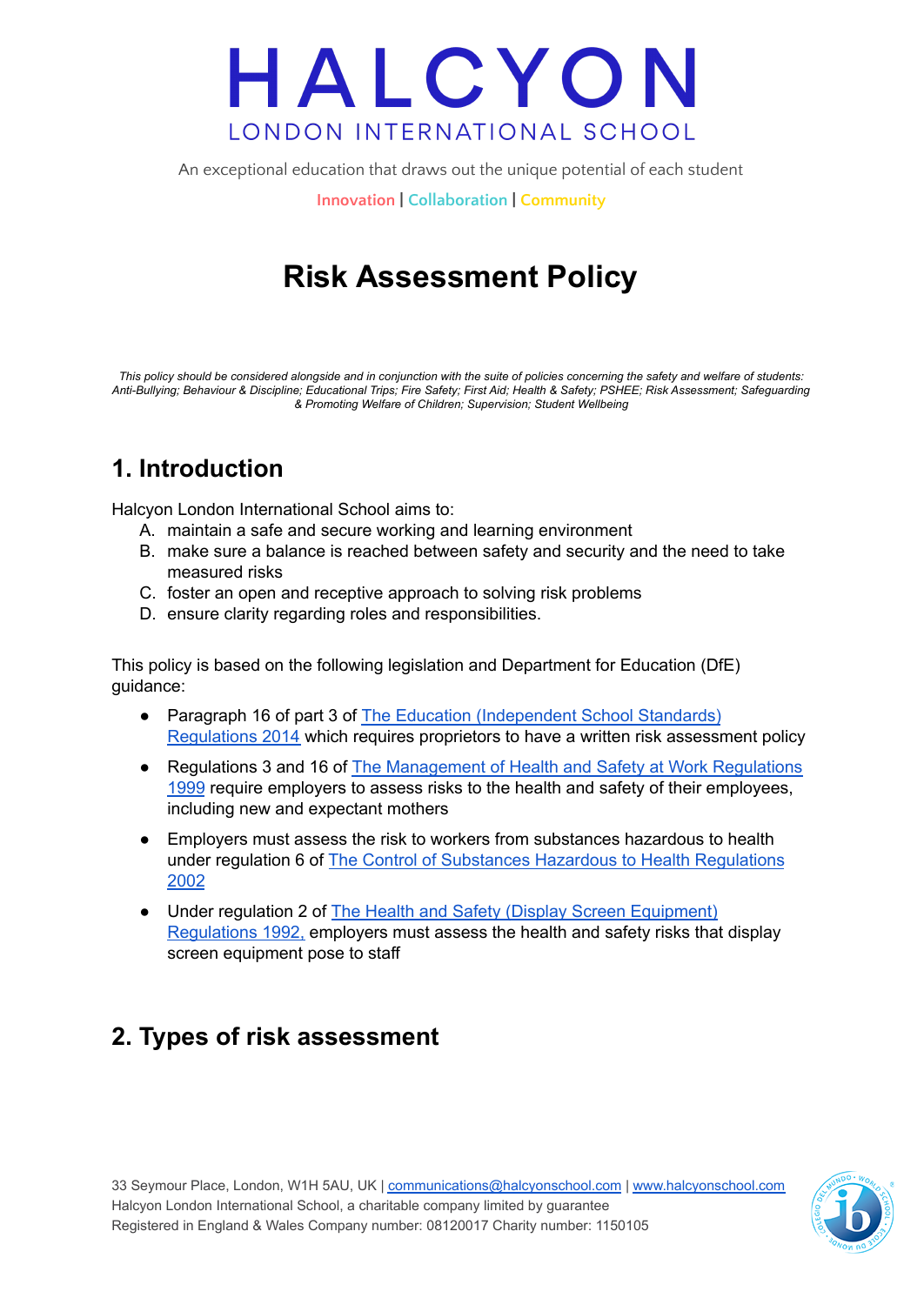An exceptional education that draws out the unique potential of each student

#### **Innovation | Collaboration | Community**

A **hazard** is anything that may cause harm. A **risk** is the chance (high, medium or low) that someone could be harmed by these and other hazards, together with an indication of how serious the harm could be.

A risk assessment is a careful examination of what could cause harm to students, staff, parents and visitors so that the School can determine whether it has taken enough precautions or should do more to prevent harm. The purpose of a risk assessment is not to create huge amounts of paperwork, but rather to identify sensible measures to control real risks - those that are most likely to occur and/or will cause the most harm if they do.

Specific risk assessments, which the school must have in place under current regulations are:

- A. Fire safety
- B. Control of substances hazardous to health (COSHH)
- C. Staff:
	- I. Workplace equipment (eg: display screen equipment and cables used by staff who spend the majority of their working day in front of a screen)
	- II. New and expectant mothers
	- III. Return under "fit for work" limitations issued by GP.

Risk assessments are also needed for many other areas, including:

- D. Educational visits and trips
- E. First Aid and medical incidents
- F. Security
- G. Safeguarding (risk assessments in relation to safeguarding and welfare will be maintained by the Designated Safeguarding Lead and kept on the student's file where relevant)
- H. Supervision of students
- I. Safer recruitment of staff
- J. Classrooms and corridors
- K. Science/Technology (using CLEAPSS Advisory Service for guidance)
- L. Each sport and PE activity
- M. Art
- N. Design
- O. Outdoor activities (eg: lunch breaks in Hyde Park)
- P. Traffic and transport
- Q. Catering, Cleaning, Maintenance (for every item of catering and cleaning equipment; manual handling; slips and trips; working at height; asbestos; control of contractors on site; electricity; gas; water; and the control of substances hazardous to health (COSHH)).

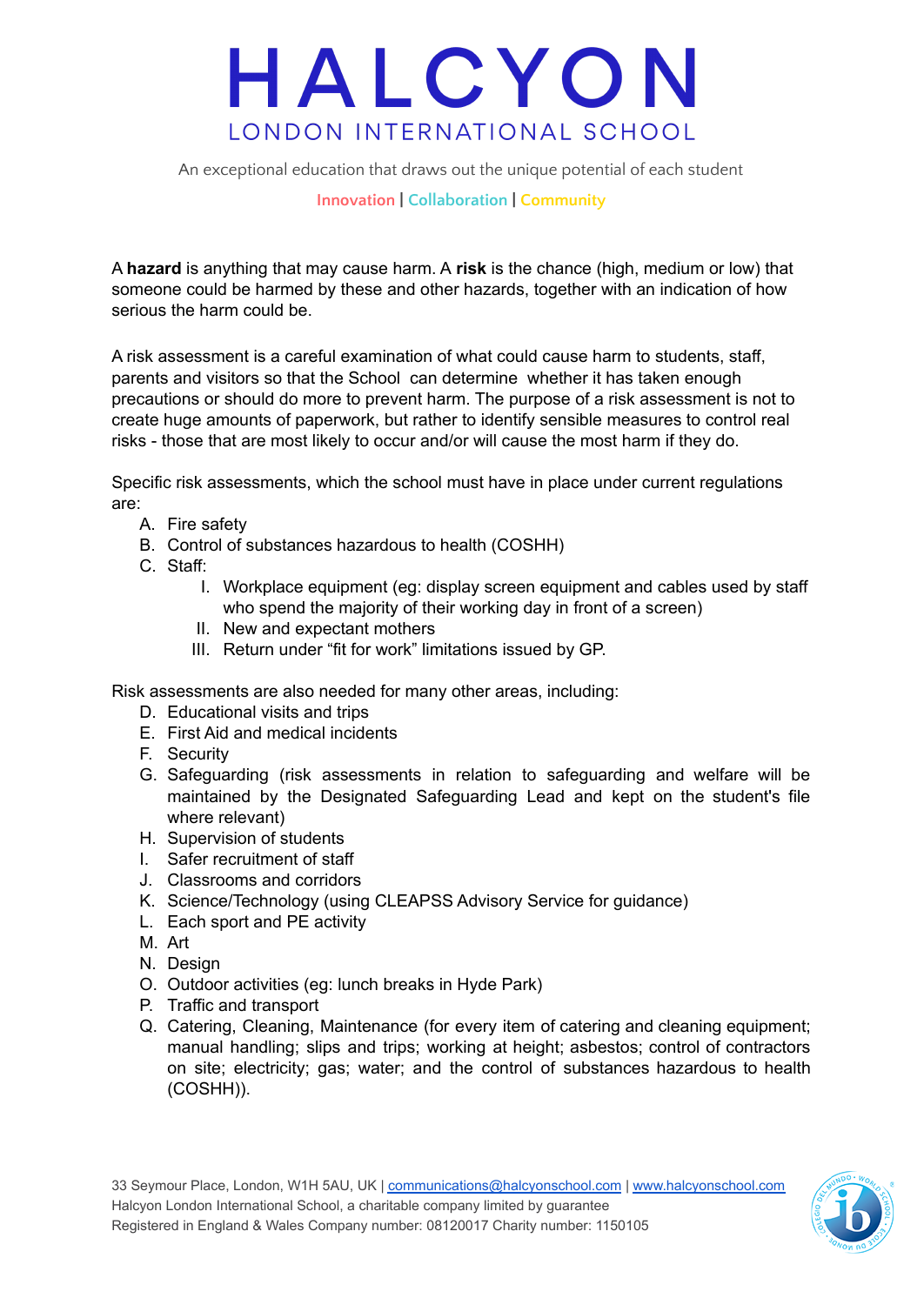An exceptional education that draws out the unique potential of each student

**Innovation | Collaboration | Community**

### **3. How to do a risk assessment**

When assessing risks in the school, we will follow the process outlined below.

We will also involve staff, where appropriate, to ensure that all possible hazards have been identified and to discuss control measures, following a risk assessment.

Template risk assessment forms are available from the HR & Compliance Manager or main office. Halcyon follows the Health and Safety Executive's (HSE) 5 stage approach to Risk Assessment:

#### **A. Step 1: Identify the hazards.**

#### **B. Step 2: Identify who might be harmed and degree of severity.**

#### **C. Step 3: Evaluate the risks and decide on precautions.**

The extent of the risk will depend on the likelihood of the harm occurring and the severity of the harm.

When deciding if precautions are at an acceptable level of risk, the assessor should take into account the legal requirement to do all that is "reasonably practicable" to protect people from harm. Compare what is currently done with what is required by law, DfE guidance or is accepted good practice. If there is a difference, list what needs to be done to protect against harm.

If the remaining risk is unacceptable then further controls must be identified to further reduce the risk. Where further action is necessary, an action plan should be included in the risk assessment, which should include:

- I. name of employee responsible for completing the action
- II. target date for completion
- III. any interim measures to reduce risk in the short term
- IV. confirmation that the action has been completed
- V. reassessment of the level of risk following completion of the action.

#### **D. Step 4: Record and implement findings.**

Make a written record of significant findings - the issue, how someone might be harmed and what arrangements the school has in place to control those risks. *All completed risk assessments should be discussed, checked and agreed by the Director.*

#### **E. Step 5: Review assessment and update if necessary.**

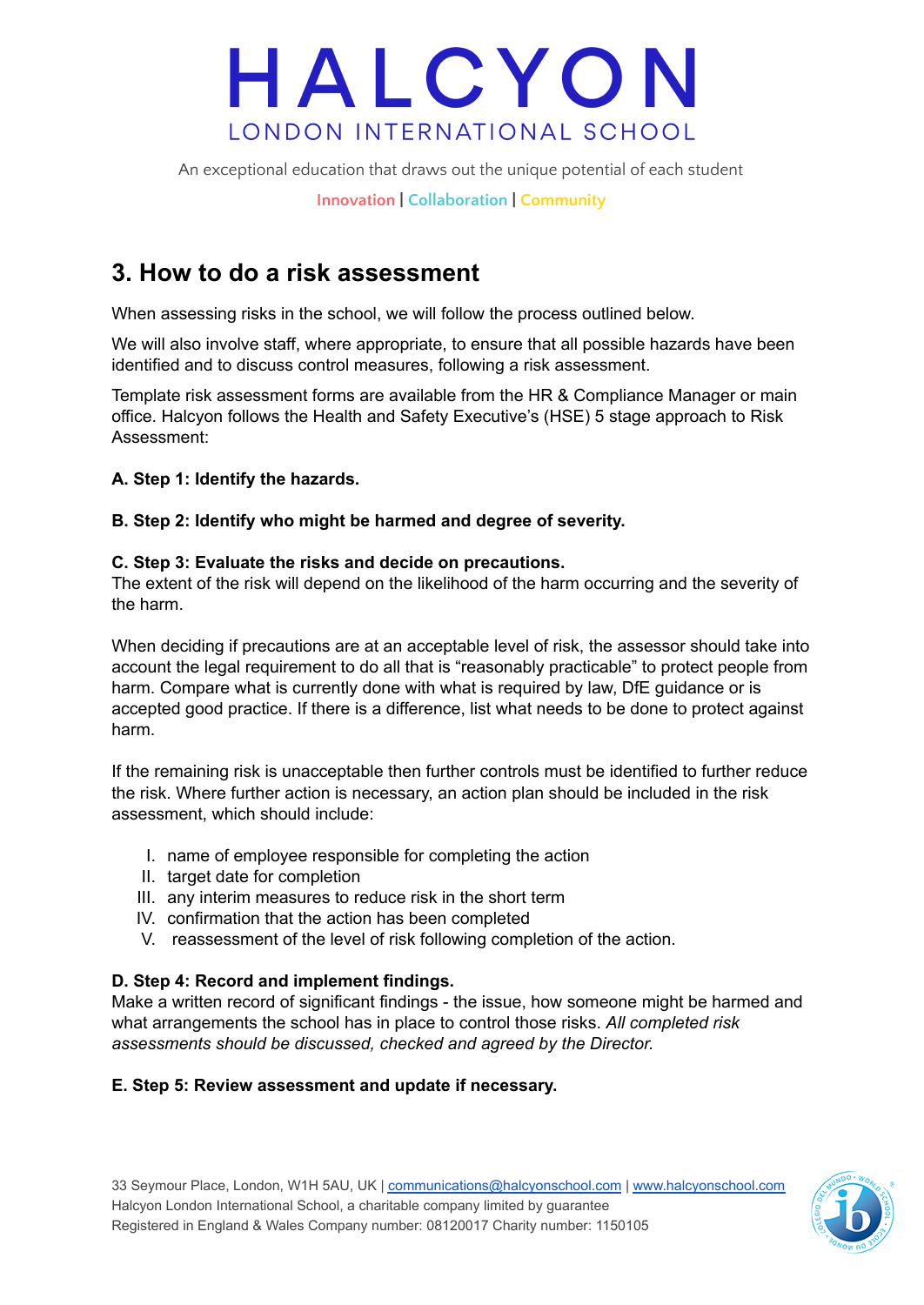An exceptional education that draws out the unique potential of each student

**Innovation | Collaboration | Community**

Monitor the efficacy of the measures that have been put in place on a regular basis/as required.

### **4. When to Complete a Risk Assessment**

A new risk assessment should be completed whenever a new activity is considered which is not already covered, or which involves students leaving the school building or being engaged in activities outside of the normal scope of the school day.

### **5. Storing Risk Assessments**

Copies of risk assessments should be in date and signed by the assessor and the responsible person undertaking the tasks. These should be held in the area of work, (or on personnel files where applicable) with copies held by the main office ensuring they are available for inspection by the HSE, Board of Trustees and outside Inspectorates as required. Risk assessments should be reviewed and revised:

- A. Annually
- B. When there is reason to suspect the assessment is no longer valid. This may become apparent through accidents and near misses, safety complaints, ill-health trends, or after changes in legislation
- C. When there has been a significant change in the matters to which the assessment relates, such as the introduction of new work equipment, changes in management personnel, etc. All significant findings should be recorded and brought to the attention of relevant personnel, with signatures provided as evidence that the information has been read and received by those undertaking the tasks.
- D. Risk assessments are retained for the 3 years after the length of time they apply. Risk assessments are securely disposed of.

### **6. Responsibilities**

The **Board of Trustees** have overall responsibility for health and safety and for safeguarding and promoting student welfare and wellbeing at Halcyon. They must:

- A. set the tone and influence the culture of risk management within the school
- B. ensure that all decisions take into account health, safety and security matters
- C. delegate (as appropriate) to the Director a contingency budget to cover health, safety and security matters
- D. ensure that all new staff are aware of this policy and the school's approach to risk management

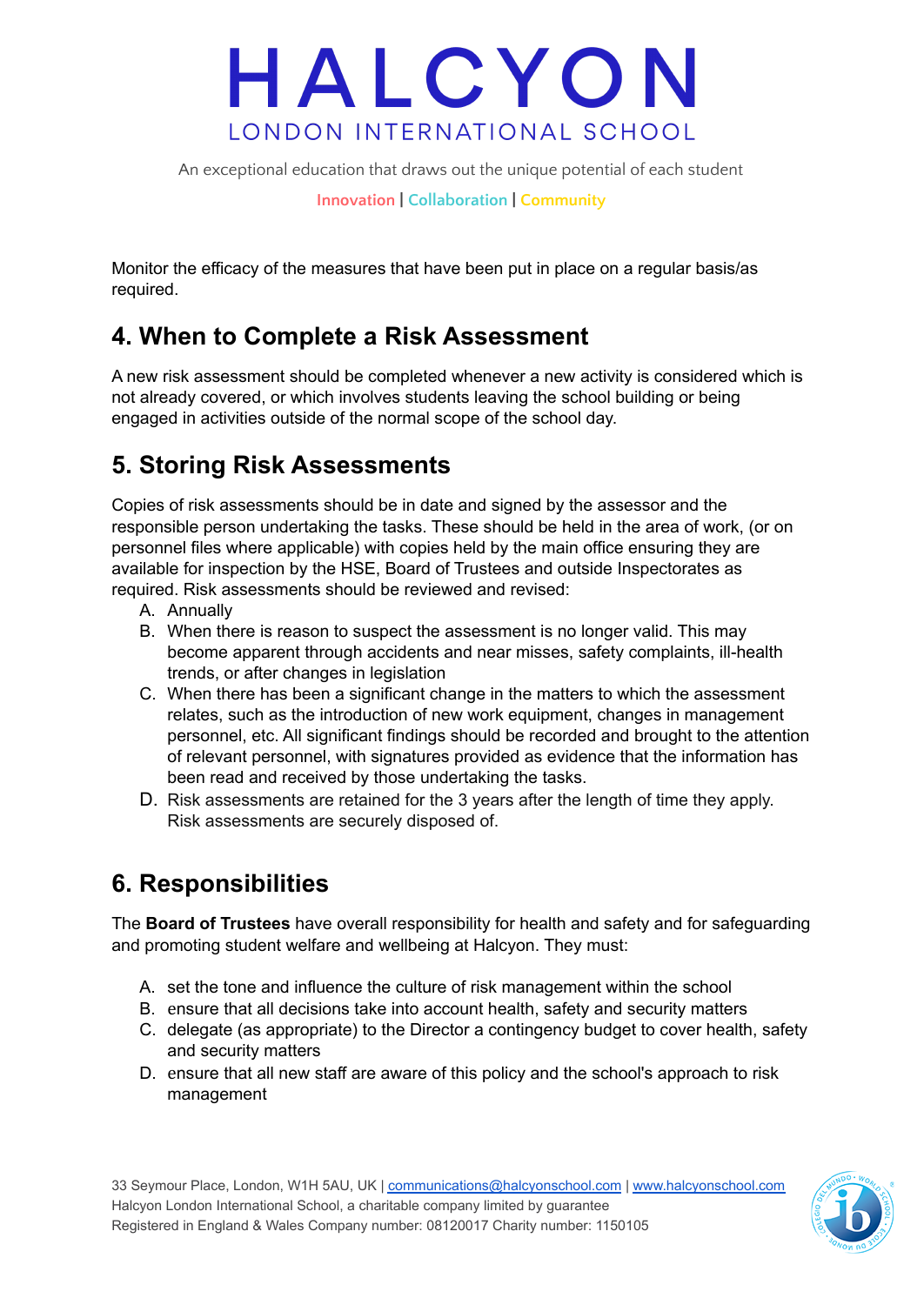An exceptional education that draws out the unique potential of each student

**Innovation | Collaboration | Community**

- E. support the Director in determining which kinds of risks are acceptable and which are not
- F. annually review the school's approach to risk management and approve changes or improvements to key elements of its processes and procedures
- G. ensure that the school has appropriate monitoring systems
- H. annually sample a small number of risk assessments.

At an operational level, the **Director** will:

- I. ensure that all staff are aware of, and adhere to, Halcyon's policies and procedures on student health, safety and welfare (including the Employee Safety Handbook)
- J. ensure that key staff have clearly established roles and responsibilities
- K. ensure that staff are appropriately trained to deal with student welfare issues
- L. ensure that where concerns about a student's welfare are identified, the risks are appropriately managed
- M. ensure that staff, students, parents and others are consulted, where appropriate, to find practical solutions to welfare issues
- N. ensure that relevant risk assessments are completed on a regular basis
- O. ensure that all key staff are familiar with the process of completing a risk assessment and know where and how to store and retrieve one
- P. check the accuracy and suitability of risk assessments where these have been completed by other people
- Q. ensure that an annual review of risk assessments in frequent use takes place
- R. ensure that risk assessments are stored appropriately and are accessible
- S. ensure that incidents and hazards are recorded and reported and that action is taken to prevent them happening again
- T. report any notifiable accident that occurs on school premises to the HSE in accordance with The Reporting of Injuries, Diseases and Dangerous Occurrences Regulations 2013 (RIDDOR). This includes certain serious workplace accidents, occupational diseases and specified dangerous occurrences (near misses)
- U. ensure that the advice of appropriate specialist school staff or appropriate agencies is sought to assist with or clarify any aspect of risk assessment
- V. ensure that risk management extends to all students, staff, parents and visitors
- W. ensure that any new member of staff has "live" assessments drawn to their attention
- X. ensure that teachers are equipped to help students understand and manage risks (including those associated with e-safety, substance misuse, sexual exploitation, terrorism, domestic violence, female genital mutilation, gang activity, water, fire, road and railway), resist pressure, make safer choices and seek help if necessary.